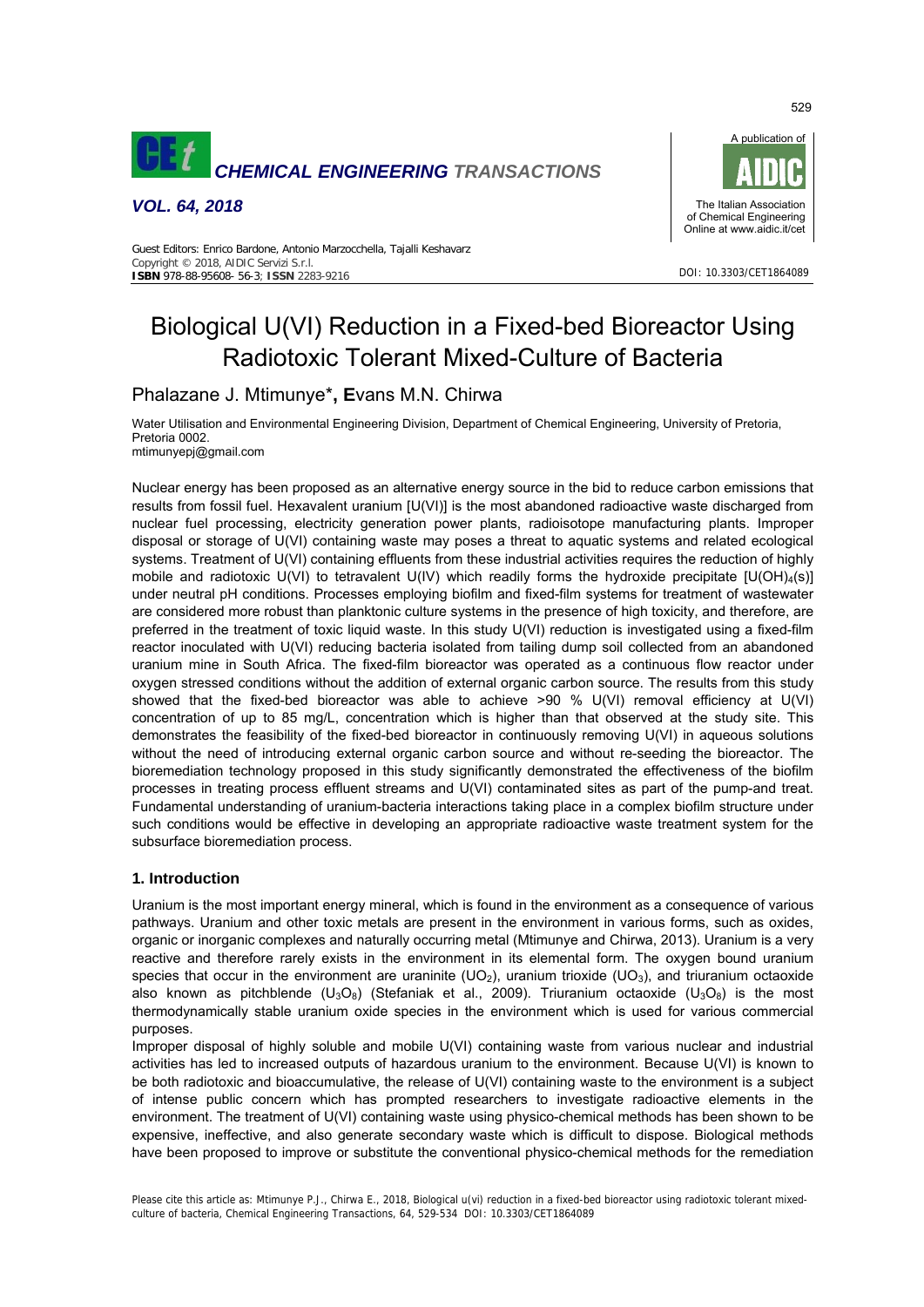of U(VI) contaminated environments. Strategies suggested for the removal of metals and radionuclides using biological methods include biosorption, bioaccumulation, bioprecipitation, and bioreduction (Nedelkova, 2007; Chabalala and Chirwa, 2010).

Treatment of U(VI) containing wastewater using biological processes have been widely and successfully conducted in batch reactor systems under anaerobic conditions (Reed et al., 2007, Chabalala and Chirwa, 2010). Although batch studies were observed to be effective in treating U(VI) containing wastewater, treatment of large volumes of U(VI) containing wastewater from various industrial processes using batch systems could be very difficult.

This study evaluates the feasibility of a continuous flow fixed-film bioreactor in reducing U(VI) in contaminated wastewater. Biofilm systems have been observed to provide better treatment efficiency of wastewater streams due the high volumetric density of microorganisms accumulated in the presence of large surface area inducing biofilm resistance to environmental changes (Rittman and McCarthy, 2001; Kermani et al., 2008). The results from this study demostrated the potential of hetorogenous nature of the biofilm proesss in treatment and recovery of uranium from wastewater streams. The intergration of this bioremediation processes with other technolgies may be significant for developing well advanced remediation strategies for practical application.

# **2. Materials and Methods**

#### **2.1 Elemental analysis of soil**

Uranium contaminated soil was collected from a closed uranium mine in Limpopo, South Africa. The sample was analysed using Inductively-Coupled Plasma–Mass Spectrometry (ICP-MS) (Spectro Arcos, FHS12, Boschstroisse, Germany) against the uranium atomic absorption standard solution (Sigma–Aldrich, St.97 Louis, Missouri, USA).

### **2.2 Culture and Media**

U(VI) reducing bacteria was isolated from soil samples collected from tailing dumps of an abandoned uranium mine in Limpopo, South Africa. Background uranium concentration in the original samples was detected at levels as high as 29 mg/kg. Bacteria cultures were isolated from the soil samples using the enrichment culture technique. To isolate U(VI) tolerant species, a gram (1 g) of soil sample was added to 100 mL of sterile basal mineral medium (BMM) which was prepared by adding: 10 mM NH<sub>4</sub>Cl, 30 mM Na<sub>2</sub>HPO<sub>4</sub>, 20 mM KH<sub>2</sub>PO<sub>4</sub>, 0.8 mM Na2SO4, 0.2 mM MgSO4, 50 µM CaCl2, 0.1 µM ZnCl2, 0.2 µM CuCl2, 0.1 µM NaBr, 0.05 µM Na<sub>2</sub>MoO<sub>2</sub>, 0.1 µM MnCl2, 0.1 µM KI, 0.2 µM H<sub>3</sub>BO<sub>3</sub>, 0.1 µM CoCl<sub>2</sub>, and 0.1 µM NiCl<sub>2</sub> into 1 L of distilled water as according to Roslev et al. (1998). The medium was amended with D-glucose (5 g/L) as sole added carbon and energy source and 75 mg/L of U(VI). The inoculum was grown under anaerobic conditions for 24 h at 30 $\pm$ 2 °C in 100 mL serum bottles purged with nitrogen gas (99.9 % N<sub>2</sub>) and sealed with rubber stoppers and aluminium seals. After 24 h enriched bacterial strains were isolated by serial dilution. The isolated species were identified using 16S rRNA gene sequencing method as according to Jukes and Cantor (1969). 16S rRNA gene analysis showed phylotypes related to *Bacilli*, *Microbacterieceae*, *Arthrobacteriae*, and *Acinetobater* groups as shown in Table 1.

| Pure            | <b>NCBI Blast</b>              | <b>Accession</b> | % Identity     |               |      |
|-----------------|--------------------------------|------------------|----------------|---------------|------|
| <b>Culture</b>  |                                | number           |                |               |      |
| Y1              | Kocuria turfanesis             | DQ531634         | 99             | Actinomycetes | from |
|                 |                                |                  | Micrococcaceae |               |      |
| Y3              | Arthrobacter creatinolyticus   | D88211           | 93             |               |      |
| Y5              | Microbacterium aerolatum       | AJ309929         | 100            |               |      |
| Y6              | <b>Bacillus licheniformis</b>  | CP000002         | 100            |               |      |
| Υ7              | Bacillus altitudinis           | AF234854         | 100            |               |      |
| Y8              | Anthrobacter sulfonivorans     | AF235091         | 100            |               |      |
| Y9              | Acinetobacter baumanii         | X81660           | 100            |               |      |
| Y <sub>10</sub> | Chryseobacterium indoltheticum | AY468448         | 100            |               |      |
| Y11             | Bacillus pumilus               | AJ831841         | 100            |               |      |

| Table 1: Characterization of U(VI) reducing species using 16S rRNA |  |  |  |
|--------------------------------------------------------------------|--|--|--|
|                                                                    |  |  |  |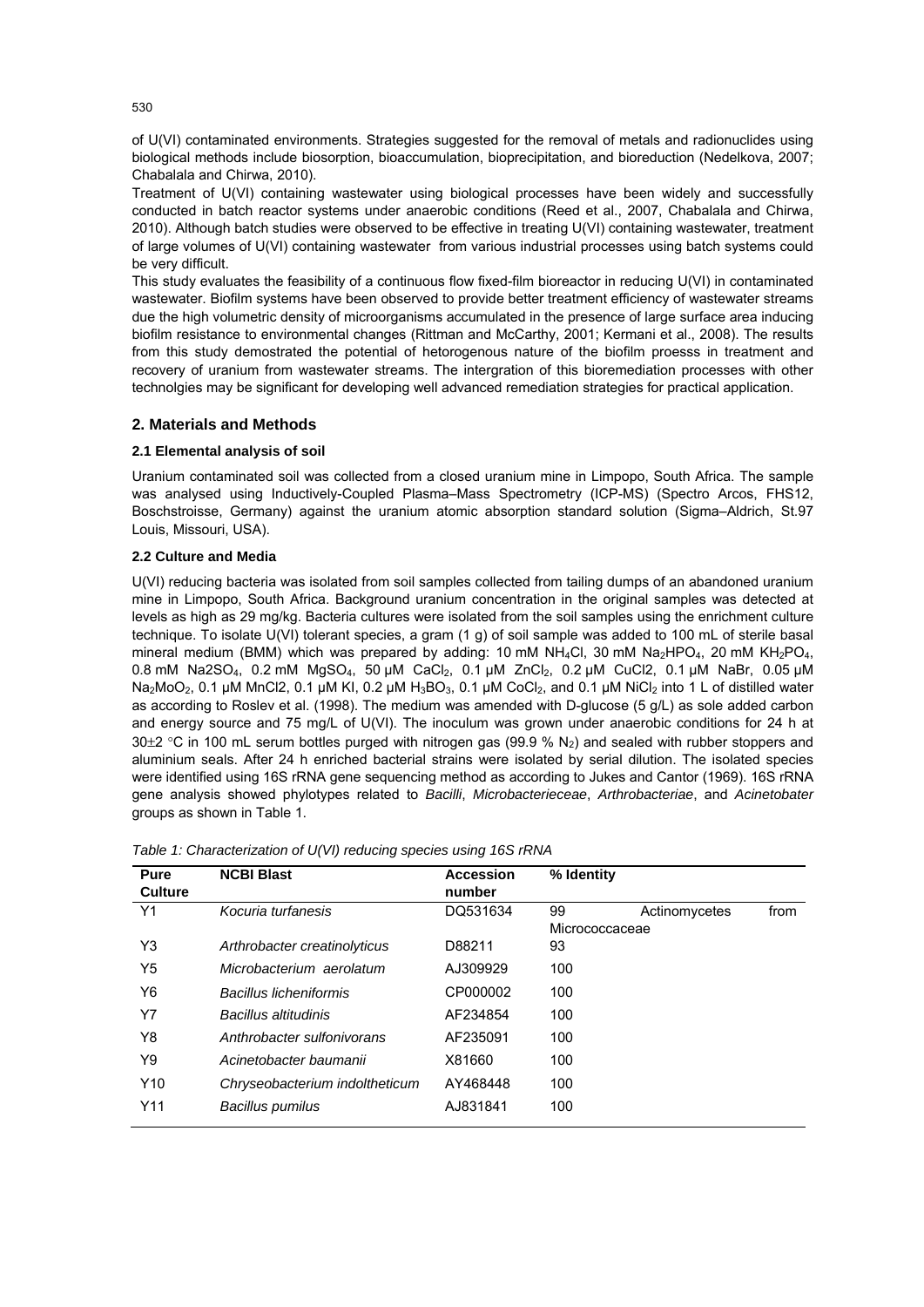#### **2.3 Reactor setup**

Two packed-bed reactors constructed from Plexiglas (PVC glass) tubes (1 m long, 0.1 m internal diameter) were used for this study. One reactor was used as a control while the other reactor was operated as a biofilm reactor. The reactors consisted of influent and effluent ports and four equally spaced intermediate sampling ports with bed heights of (0.2 m, 0.4 m, 0.6 m, and 0.8 m). The columns were packed with plastic media. One column was operated as a biotic reactor (R1) while the other column was operated as a control (abiotic reactor) (R2). The packing material in R1 served as contact medium for the attachment of U(VI) reducing species. Provision was made for biomass analysis through sealable holes on PVC caps placed on the top end of each column. The packed columns were installed vertically in a room with temperature set at 30±2 °C (Figure 1). The pore volume which represents the total reaction volume was determined from the difference between the weight of the saturated column with packing material and the weight of a dry fully packed column using the density of water occupying the pore spaces. The reactors were operated in an up flow mode using peristaltic pump.



*Figure 1: Continuous-flow system laboratory se* 

#### **2.4 Start-up and operating of biofilm reactor**

The potential of each isolated culture (Table 1) in tolerating and reducing U(VI) as individual species was evaluated in batch reactors. Preliminary batch studies showed that the species (Y1, Y3, Y5, and Y6) were able to reduce up >85 % of U(VI) at 75 mg/L as individual pure isolates within 48 hours of operation (Results not shown). These species were further used as stat-up culture for continuous-flow studies. The species were initially grown as a mixed-culture in a batch reactor supplemented with nutrient broth under anaerobic conditions at 30±2 ºC. The above batch of viable cells was harvested at log growth phase with a viable concentration of approximately 10<sup>8</sup> cells/mL. The harvested cells were re-suspended in sterile BMM amended with D-glucose as a carbon and energy source and then inoculated into the fixed-bed reactor in batch mode with 100 % recirculation using a pre-calibrated peristaltic pump. The reactor was operated in the batch mode until biofilm was visible on the surface of the reactor packings. Biological activity in the biofilm reactor was also confirmed by the gas bubbles observed in the seal pot connected to the reactor. Inductively-Coupled Plasma– Mass Spectrometry (ICP-MS) analysis of the leachate revealed varying levels of major elements such as aluminium, calcium, magnesium, iron, potassium, phosphorus, sodium and toxic metals such as manganese, zinc, cadmium, nickel, boron, and uranium. The leachate contained (29 mg/kg ≈ 72 mg/L) of uranium. It was observed from this analysis that most the components present in the soil leachate are also present in BMM in amounts above the limit concentrations for microbial growth. Therefore, a 10 %v/v dilution of BMM stock solution was used to simulate U(VI) leachate water for continuous flow studies. The simulated U(VI) containing water with various initial U(VI) concentration was simultaneously fed in each fixed-bed reactor from the bottom inlet through a peristaltic pump to maintain a hydraulic retention time (HRT) of approximately 24 h. The pH in the reactors was kept at 6.5 $\pm$ 0.5 by HPO $_4$ <sup>2-</sup>/H2PO<sub>4</sub><sup>-</sup> present in the BMM. The experiments were conducted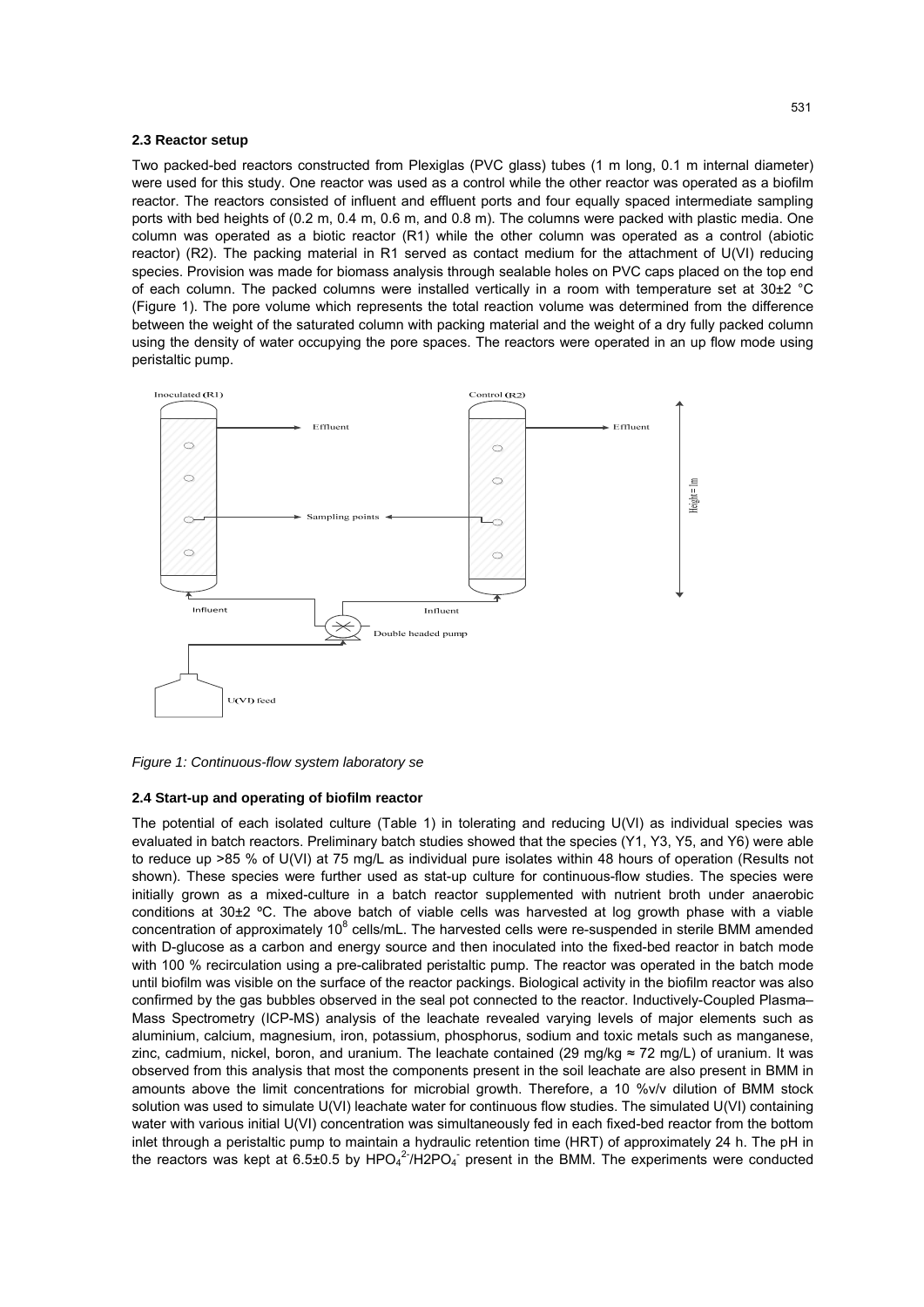under oxygen stressed conditions without re-seeding and without the addition of external organic carbon source. Each experiment was allowed to continue until the operation approaches a stable state condition with regards to effluent U(VI) concentration.

#### **2.5 Data generation**

Samples were collected across the reactor at four sampling ports and analysed for pH, biomass activity, U(VI) and total uranium concentration.

## 2.5.1 Determination of U(VI) and total uranium

U(VI) reduction rate was determined by measuring the decrease in U(VI) in the solution using UV/Vis spectrophotometer (WPA, Light Wave II, and Labotech, South Africa). Arsenazo III (1, 8dihydroxynaphthalene-3, 6 disulphonic acid-2, 7-bis [(azo-2)-phenylarsonic acid]), a non-specific chromogenic reagent, was selected as the complexing agent for facilitating U(VI) detection. Measurement of U(VI) was carried out by sampling 2 mL of solution from each sampling port in the reactor using disposable syringes. The withdrawn samples were then centrifuged at 6000 rpm (2820 g) for 10 minutes using Minispin-Microcentrifuge (Eppendorf, Hamburg, Germany). The centrifuged sample was then analysed in UV/ vis spectrophotometer at the wavelength of 651 nm using Arsenazo III method (Bhatti et. al., 1991).

For measurement of total uranium (Total U) sample was withdrawn from the reactor and digested with 2 M HNO3. The digested sample was then allowed to stand for about 5 minutes to achieve complete reaction before analysis. Total uranium was then measured using Inductively-Coupled Plasma–Mass Spectrometry (ICP-MS) (Spectro Arcos, FHS12, Boschstroisse, Germany) which was previously calibrated against the uranium atomic adsorption standard solution following the method previously developed by Chabalala and Chirwa (2010).

#### 2.5.2 Biomass Analysis

Samples for viable cell analysis were extracted from the biofilm column using sterile tweezers. The sampled packings were initially weighed and then placed into a 9 mL sterile buffered Ringer's solution which was prepared by dissolving 2 Ringer's tablets into 1 L distilled water as per manufacture instruction (Merck, Johannesburg, South Africa). The packing material was washed thoroughly by agitation in 0.85 % NaCl solution for three cycles until adequate detachment of attached biomass from the packing media was achieved. The washing solution was then serially diluted and 1.0 mL of contents of each test tube was platted on Luria-Bettani agar to determine cell count. The plates were then incubated for 48 h at 30±2 °C. The number of colonies were then counted and multiplied by a dilution factor. The bacterial count was reported as colony forming units (CFU) per mL of sample. A conversion factor of 1.766  $\times$  10<sup>-10</sup> mg/cell was determined (with R<sup>2</sup> = 0.998) using the method previously derived by Molokwane et al. (2008).

# **3. Results and Discussion**

#### **3.1 Performance of the continuous flow reactors**

U(VI) removal efficiency of 94 % at the loading treatment of 75 mg/L was achieved in the biofilm reactor within 29 d of operation. Operating the biofilm reactor at high loading rate of 85 mg/L showed improved U(VI) removal rate with the overall removal efficiency of up to 98 % within 13 d of operation (Figure 2a). The improved U(VI) removal rates observed at the loading treatment of 85 mg/L may be attributed to the improvement of the biofilm system over time when certain favourable conditions were sustained. Abiotic (cellfree) reactor showed insignificant U(VI) removal efficiency of <10 % in both tested concentrations, suggesting the potential of isolated species in tolerating and reducing U(VI).

Total uranium which was measured at the end of each experimental run was determined as the sum of U(VI) and U(IV) in the effluent. The results in Figure 2b show high total uranium (Total U) and U(IV) concentration in the effluent when compared to effluent U(VI) concentration, suggesting biological U(VI) reduction to U(IV) in the biofilm reactor. Correlation between U(VI) removal efficiency and effluent U(IV) concentration at the end of each experimental run was evaluated (results not shown). Results showed negative correlation between U(VI) removal efficiency and U(IV) concentration in the effluent, implying that the effluent U(IV) concentration was decreasing with increasing U(VI) removal efficiency. Lower effluent U(IV) concentration achieved at the end of each experimental run, suggest that most of the reduced uranium species were trapped on the packing media and therefore could not be detected in the final effluent. Results in Table 2 show the overall performance of the biotic and biotic reactor.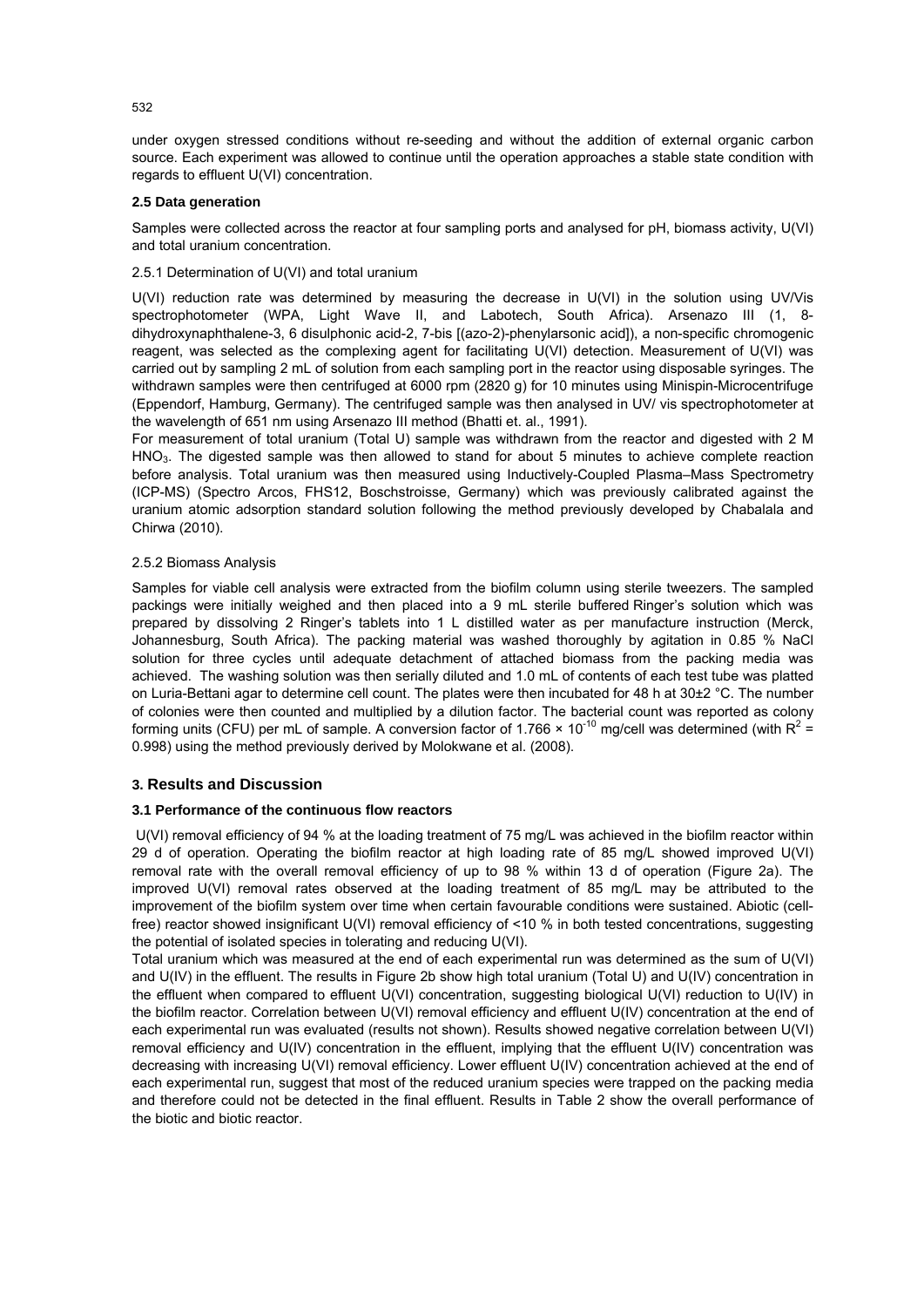

*Figure 1: (a) U(VI) removal efficiency at the initial U(VI) concentration of 75 mg/L and 85 mg/Lin a abiotic (cellfree) and biotic and abiotic reactor, (b) Uranium balance [U(VI), U(IV) and total uranium] in the effluent of the biofilm reactor after each experimental run.* 

| Table 2: Performance of the biofilm reactor after each experimental run |  |
|-------------------------------------------------------------------------|--|
|-------------------------------------------------------------------------|--|

| Influent U(VI)<br>concentration<br>(mg/L) | <b>Duration</b><br>(days) | Average<br><b>Effluent U(VI)</b><br>(mg/L) | Average<br>Effluent U(IV)<br>(mg/L) | U(VI)<br>Average<br>Removal<br><b>Efficiency</b><br>(%) | Total<br><b>Uranium</b><br>(Total U)<br>(mg/L) |
|-------------------------------------------|---------------------------|--------------------------------------------|-------------------------------------|---------------------------------------------------------|------------------------------------------------|
| 75                                        | 29                        | 4.6                                        | 45                                  | 94                                                      | 50.8                                           |
| 85                                        | 13                        | 1.4                                        | 27                                  | 98                                                      | 29.04                                          |

#### **3.2 Biomass Yield**

The results in Table 3 showed that the activity of cells in the bioreactor is dependent on the cell-metal interactions within the system. Table 3 shows high microbial activity at high U(VI) removal efficiency. The high microbial activity observed over time when the biofilm reactor was operated at various U(VI) loading rates, demonstrated the effectiveness of the species isolated in this study in biocatalytically reducing U(VI) under anaerobic conditions at near neutral pH.

| <b>Influent</b><br>concentration<br>(mg/L) | U(VI) | <b>Initial</b><br>biomass<br>(cells/mL) | Biomass after operation<br>(cells/mL) | U(VI)<br>Average<br>Removal (%) |
|--------------------------------------------|-------|-----------------------------------------|---------------------------------------|---------------------------------|
| 75                                         |       | 40x10'                                  | 43x10'                                | 94                              |
| 85                                         |       | 43x10'                                  | 48x10'                                | 98                              |

*Table 3: Microbial activity within the biofilm reactor* 

# **4. Conclusions**

Continuous-flow bioreactor systems have the potential of treating U(VI) contaminated wastewater at much higher volumes. The results from this study showed the ability of the fixed-bed biofilm reactor in sustaining high U(VI) concentrations of up to 85 mg/L, much higher than that observed at the study site. The treatment of U(VI) contaminated water at various concentrations in the biofilm reactor without re-seeding the reactor demonstrated the robustness of the biofilm reactor in treating high volumes of wastewater contaminated with